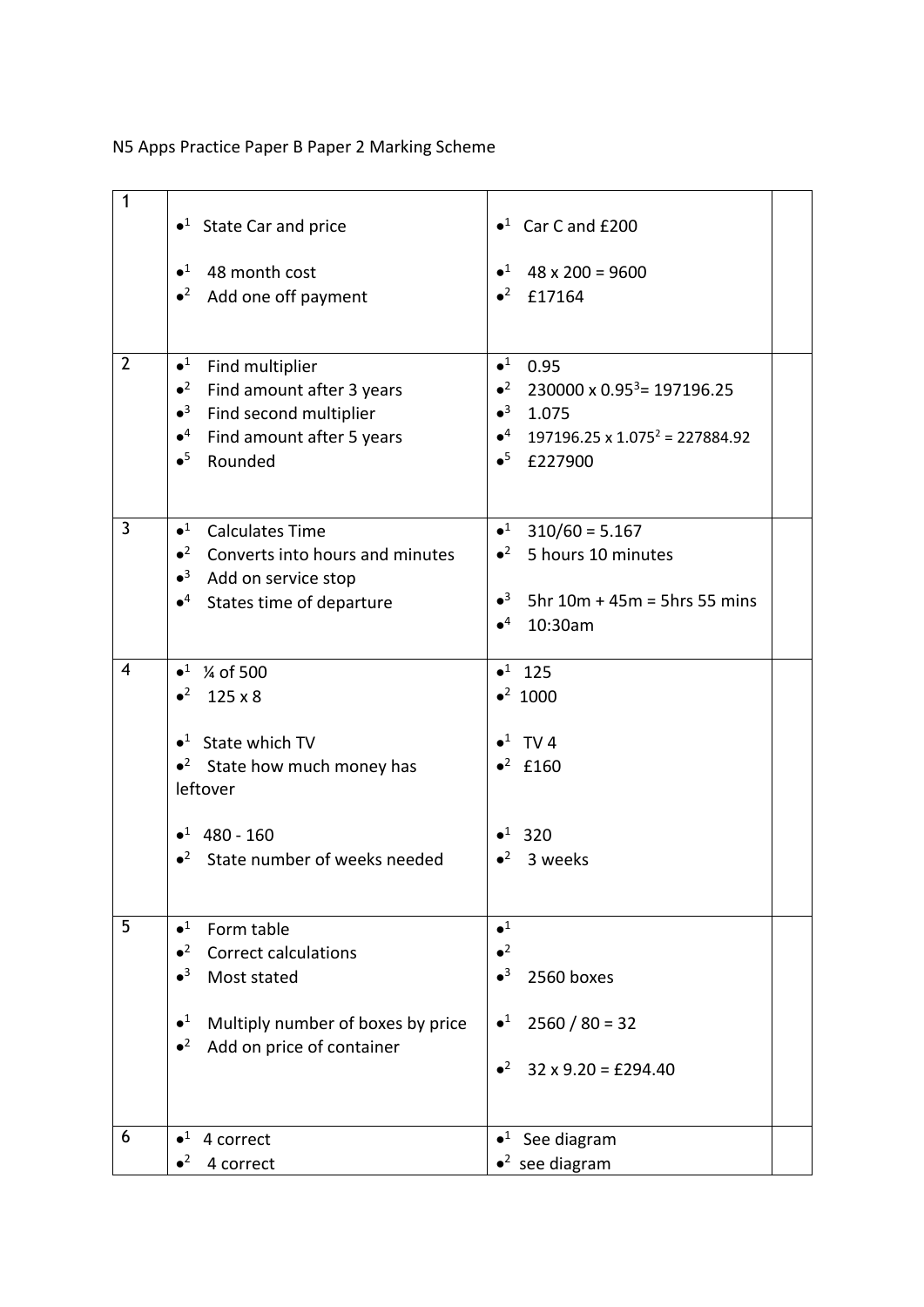|                | $\bullet^3$<br>Add time                                                     | В<br>G<br>D<br>F<br>Ε<br>A<br>С<br>Η<br>$\bullet$ <sup>3</sup> 5 minutes and 30 seconds |  |
|----------------|-----------------------------------------------------------------------------|-----------------------------------------------------------------------------------------|--|
| $\overline{7}$ | ans: $£1 = 94.12$ rupees                                                    |                                                                                         |  |
|                | $\bullet^1$<br>Knows to divide<br>$\bullet^2$<br>Rounds to 2 decimal places | $\bullet^1$ 320000 / 3400 = 94.117<br>$•^2$ 94.12                                       |  |
| 8              | $\bullet^1$<br>Strategy                                                     | $\bullet^1$ 22.95 / 9 or 72 / 30                                                        |  |
|                | $\bullet^2$<br>Find price per kg                                            | • $30kg = 2.40$ and $9kg = 2.55$                                                        |  |
|                | $\bullet^3$<br>Statement                                                    | $\bullet^3$ the 30kg bag is the better deal<br>as it is 15p cheaper per kg.             |  |
|                |                                                                             |                                                                                         |  |
| 9              | $\bullet^1$<br>10cm line drawn                                              | $\bullet^1$ See diagram                                                                 |  |
|                | $\bullet^2$<br>Measure angle correctly                                      | $\bullet^2$ See Diagram                                                                 |  |
|                | $\bullet^3$<br>Triangle drawn correctly                                     | $\bullet^3$ See diagram                                                                 |  |
|                | $\bullet^1$<br>Find height in cm                                            | $\bullet^1$<br>7 <sub>cm</sub>                                                          |  |
|                | $\bullet^2$<br>Convert to real life                                         | $\bullet^2$<br>78 <sub>m</sub>                                                          |  |
|                | $\bullet^3$<br>Subtract                                                     | $\bullet^3$<br>35                                                                       |  |
|                | $\bullet^1$<br>substitute into formula                                      | • <sup>1</sup> $V = \pi \times 6^2 \times 43$                                           |  |
|                | Calculate volume<br>$\bullet^2$                                             | 4963.185                                                                                |  |
|                | $\bullet^3$<br>Round correctly                                              | $\bullet^3$<br>4900m <sup>3</sup>                                                       |  |
|                |                                                                             |                                                                                         |  |
| 10             | $\bullet^1$<br>Evidence of right angle triangle                             | $\bullet^1$                                                                             |  |
|                | $\bullet^2$<br>Pythagoras                                                   | $\bullet^2$ 9 <sup>2</sup> – 4.89 <sup>2</sup>                                          |  |
|                | $\bullet^3$<br>find missing side<br>$\bullet^4$                             | $\bullet^3$<br>2.04<br>$\bullet^4$                                                      |  |
|                | Find depth                                                                  | $2 + 3 = 5.04m$                                                                         |  |
|                |                                                                             |                                                                                         |  |
| 11             | $\bullet^1$<br>4 points drawn correctly                                     | $\bullet^1$ See diagram                                                                 |  |
|                | $\bullet^2$<br>Remaining 4 points drawn correctly                           |                                                                                         |  |
|                | $\bullet^1$<br>Draw line of best fit                                        | $\bullet^2$ See diagram.                                                                |  |
|                |                                                                             | $\bullet^1$<br>See diagram                                                              |  |
|                | $\bullet^1$<br>Use line of best fit                                         |                                                                                         |  |
|                |                                                                             | $\bullet^1$<br>75%                                                                      |  |